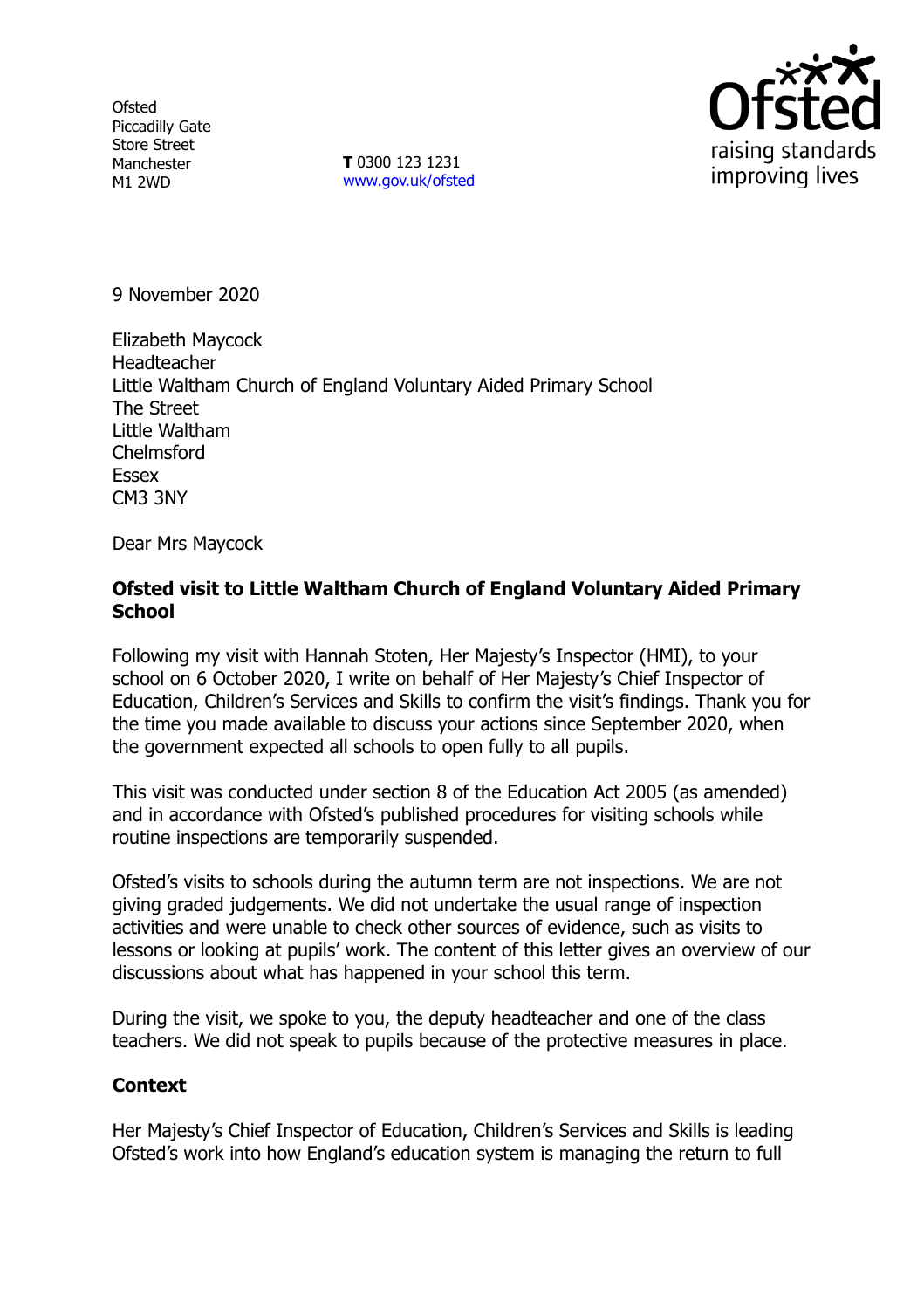

education for pupils following an extended break in formal schooling due to the COVID-19 (coronavirus) pandemic.

In undertaking this focused work, HMI are visiting a broad range of schools. HMI will visit a sample of:

- approximately 1,200 schools across all Ofsted grades (outstanding, good, requires improvement and inadequate)
- maintained schools, academies and free schools, special schools and centres of alternative provision, including those in cities, and coastal, town or rural communities.

The information from this visit will feed into Ofsted's national reporting so that the insights can be shared with the government and the education sector. We did not find any significant concerns during the visit. In such a case, an inspection report would be published on our website and available to parents and carers.

We did not consider your response to COVID-19 during the spring and summer terms 2020, when the school was not open to all pupils.

## **From this visit, inspectors noted that:**

- Pupils in Years 1 to 6 started back at school on 2 September 2020. Children ioining Reception had a phased part-time introduction to school. They began to attend full time on 21 September 2020.
- Pupils' attendance is broadly similar to attendance at the same time last year.
- Pupils are learning the usual range of subjects across the curriculum. Some elements have been adapted. For instance, pupils are taking part in the Daily Mile to make up for parts of the physical education curriculum that are currently not being taught.
- $\blacksquare$  The phonics programme of teaching has picked up from March 2020, when the school partially closed due to COVID-19 restrictions. This is to enable pupils to catch up on essential learning to develop their reading.
- Through their daily teaching, staff are assessing where pupils are in their learning. Once teachers have a full picture of where learning may have been lost, leaders aim to plan any necessary additional support for pupils.
- For the most part, teaching is following the usual sequence of the curriculum for this time of the school year. Some more practical elements of teaching and learning have been moved to later in the school year. This is being kept under review as the term progresses.
- Leaders have decided to focus on the number elements of the mathematics curriculum this term. You feel it is important to embed the essential number